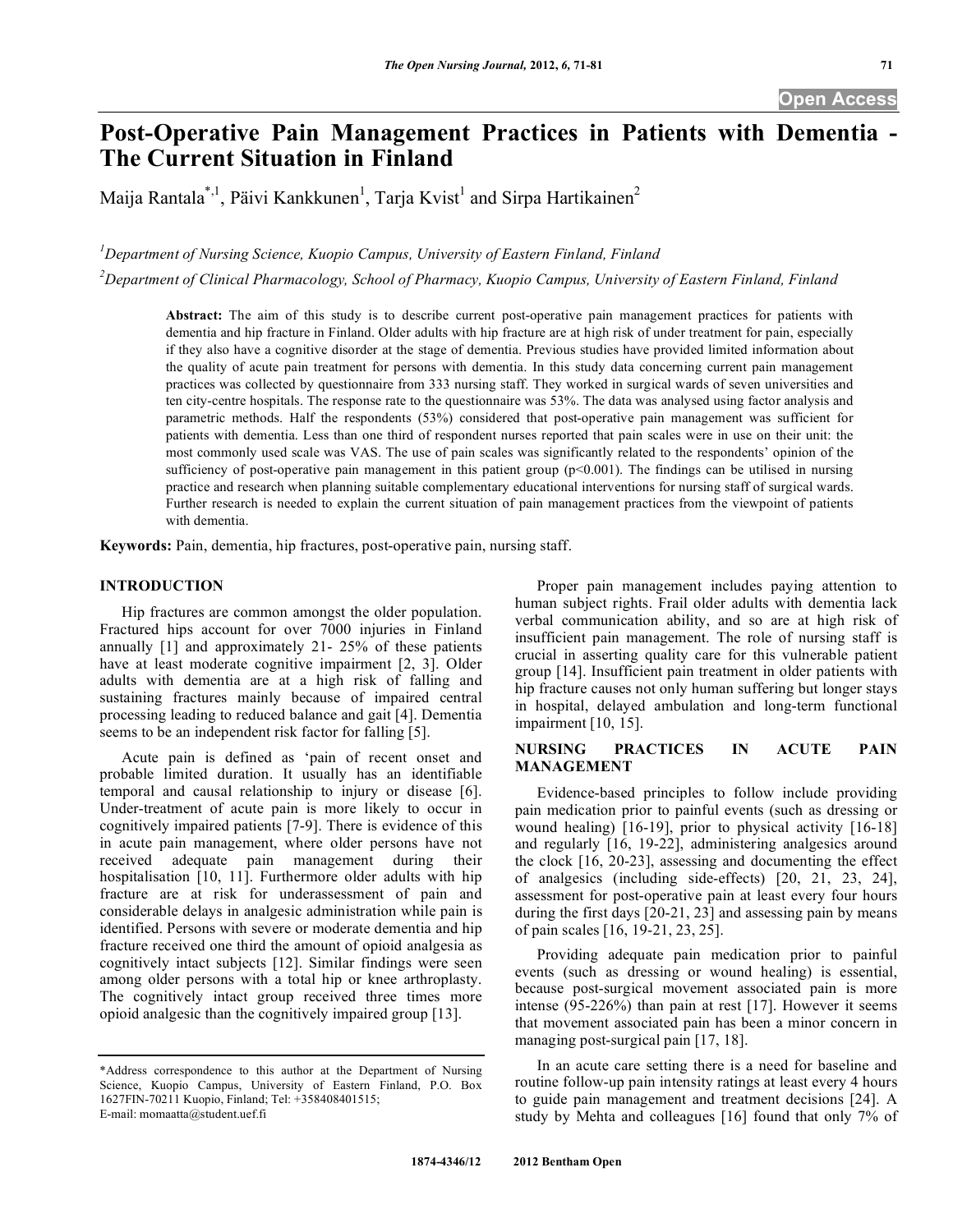cognitively impaired surgical patients (62% fractures as an aetiology of acute pain) were placed on an around the clock analgesic regimen. Such limited use of around the clock analgesic administration could be explained by a lack of familiarity with, and/or application of existing evidencebased pain management guidelines.

 Cognitively impaired patients are often able to self report pain scores [16, 25-27]. The golden standard for pain assessment is self reporting and it is the most reliable indicator of presence or intensity of pain [28, 29]. People with mild dementia can provide valid reports of pain, but people with more severe cognitive impairment may have difficulties doing so or be unable to clearly report pain [29]. The intensity of pain is measured for example by Visual Analogue Scale (VAS), Verbal Descriptor Scale (VRS), and Faces Scale [30]. The VAS is widely used, especially in hospital settings [25] and it consists of a 100 mm horizontal line with verbal anchors at both ends and no tick marks [20]. The patient is asked to mark the line and the 'score' is the distance in millimetres (0 to 100 mm) from the left side of the scale to the mark. The VAS requires the ability to discriminate subtle differences in pain intensity and may be difficult for some older persons to complete [20, 25, 30]. A tool that has been specifically recommended for use with older adults is the Verbal Descriptor Scale (VRS) (0=no pain, 4=unbearable pain) [30]. It has been tested also in older persons with mild to moderate cognitive dysfunction [25, 27]. If a person is unable to report pain verbally, one option is to assess pain through behavioural tools [28]. The Pain Assessment in Advanced Dementia Scale (PAINAD) developed by Warden *et al*. 2003, assesses five categorical items: breathing, negative vocalisation, facial expression, body language and consolability [31]. Items are scored from 0 (no pain) to 10 (most severe pain). Each category is scored of 0 to 2 indicating intensity of behaviour.

Herr & Titler *et al.* [24] assessed 1454 medical records from patients with hip fractures and found, that although nearly all had some documentation related to pain (99%), only 54% had pain assessed with a numeric rating scale, 4% with a non-numeric rating scale (such as verbal descriptor or faces scale), and 7% with nonverbal pain behaviours. Thus one third of patients had no assessment of pain documented.

# **NON-PHARMACOLOGICAL TREATMENT PRACTICES IN ACUTE CARE SETTING**

 Analgesics are the cornerstone of acute pain management [17, 21]. However there are many non-pharmacological pain treatments and in an acute care setting they are used supplementary to effective pharmacological treatment methods [32, 33]. Some strategies, such as imagery or relaxation techniques, may not be feasible for cognitively impaired older adults due to communication difficulties [14]. The most frequently used non-pharmacological intervention for those hospitalised with a hip fracture includes repositioning, followed by use of pressure relief devices and cold application [16, 34].

 Anxiety has been shown to be one predictive factor and is associated with a higher intensity of post-operative pain [20, 35]. The relationship between anxiety and pain is reciprocal, so that fear exacerbates pain [35] and pain in turn appears to promote fear and anxiety [29]. Attempting to alter

the patient's emotional state, from stress or fear to comfort or peace, should also be an effective feature of certain pain management practices such as therapeutic communication (*e.g.* quieting and consoling or soothing supportive touch) and cueing [36]. Individuals with dementia have a decreased threshold for stress from the environment, so the need for a peaceful and comfortable environment without *e.g.* visual, auditory or thermal stress, is highlighted [36].

 The use of particular music to divert attention from pain and to promote a sense of relaxation and well-being has long been a popular approach. According to a Cochrane review, listening to music reduces pain intensity and opioid requirements after surgery, but the magnitude of benefit is small [37]. This result concurs with a prospective clinical study; listening to music has been shown to alleviate pain intensity and pain distress significantly after abdominal surgery [38]. There is little consistent evidence of benefit from massage in the treatment of post-operative pain. Evidence for benefits from post-operative local cooling is mixed. Significant reductions in opioid consumption and pain scores after a variety of orthopedic operations have been reported; other studies have shown no such reductions [20]. In one study based on the medical records of caregivers caring for hospitalised cognitively impaired patients with acute pain, the results indicated that non-pharmacological methods (such as distraction, repositioning and cold packs) were used frequently (75%) [16].

 There are some limitations to the use of nonpharmacological therapies, because the evidence base regarding the use of non-drug therapies to manage acute pain requires further development; current knowledge does not support consistent outcomes from these therapies [32]. Further research is needed to provide evidence based knowledge about the effectiveness of these methods [20, 32]. The absence of evidence regarding the effects of many nonpharmacological therapies doesn't automatically mean that these methods are ineffective. It's advisable to use all safe methods which seem to be effective.

 In the last decade, there has been a growing interest about pain in older people [39, 40]. Research is needed to develop effective strategies for managing pain among older patients with dementia in the acute-care setting [19].

 The purpose of this study was to describe post-operative pain management practices in hip fractured patients with dementia. We used the following research questions:

- 1. Which practices do the nursing staffs apply to manage post-operative pain in patients with hip fracture and dementia?
- 2. How are the background variables of nursing staff related to their pain management practices?

# **MATERIALS AND METHODOLOGY**

### **Design**

 A cross-sectional design was used to develop a questionnaire and to evaluate the current situation of postoperative pain management practices for patients with dementia as evaluated by nursing staff. All university and city-centre hospitals where the incidence of first hip fractures was over 100/year were included. The 17 eligible hospitals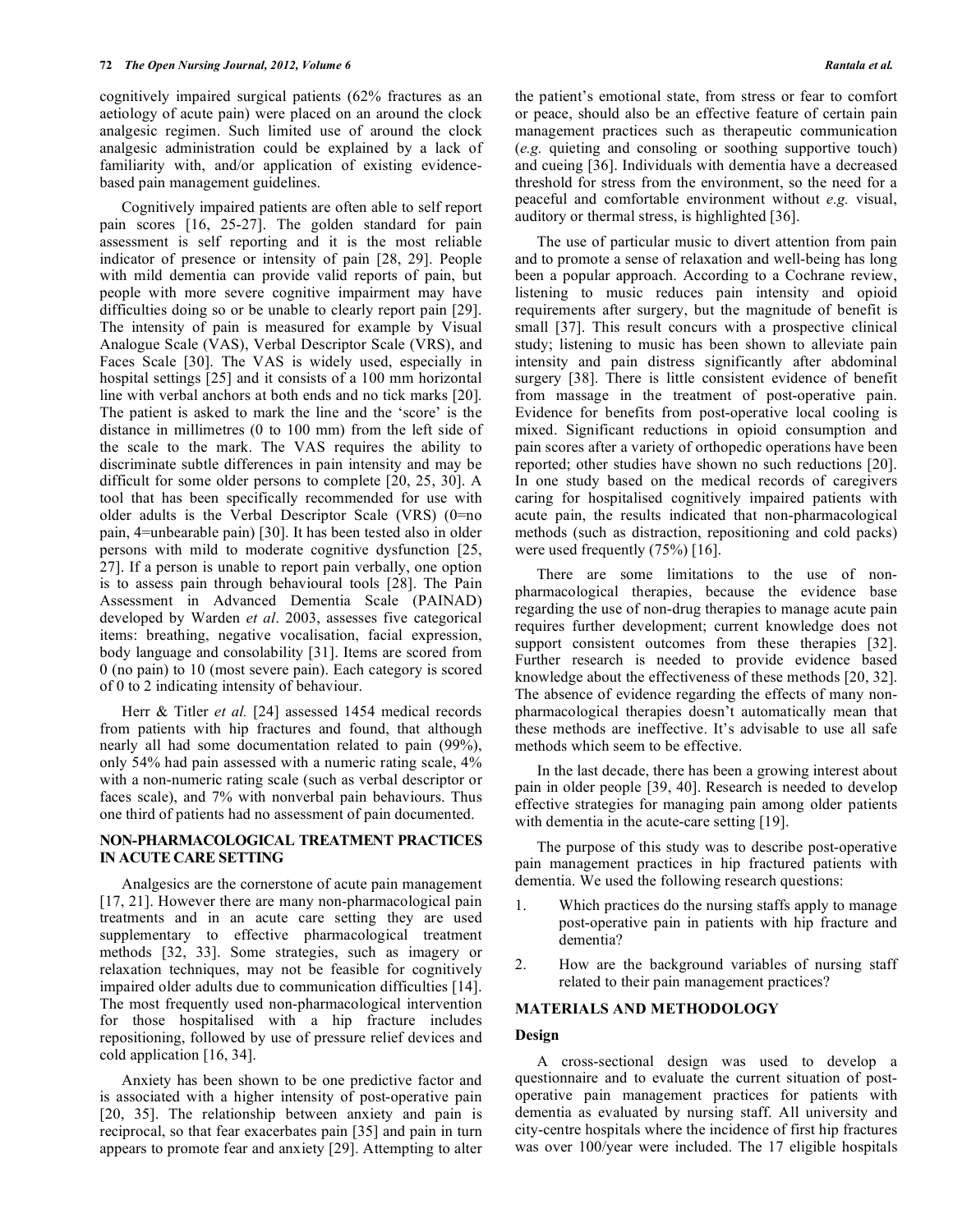treated approximately 70% of all patients admitted to hospital for hip fractures in Finland.

#### **Development of Questionnaire**

 Because no questionnaire was found to assess postoperative pain management practices by nursing staff in people with dementia in an acute care setting, a new questionnaire was developed. The scale was based on previous research studies (Table **1**). The pain management practices presented in this article, are part of the total "Postoperative Pain Management in Patients with Hip Fracture and Dementia" scale which exists alongside the "Pain Treatment Practices" subscale (17 items), pharmacological pain treatment, knowledge about analgesic side effects, the barriers of pain management, pain related behavioural changes, pain documentation, the most effective nonpharmacological pain treatment practices, operational preconditions for developing pain management and expectations for pain management. The first part of the questionnaire (Table **2**) focussed on demographic information, including hospital, gender, age, occupation, work experience both at current employment and in health care generally, contract, employment arrangements and work shifts. Other background information (Table **3**) included participation in update training, and opinions regarding the primary aim of pain management and the sufficiency of postoperative pain management. Face validity was established by asking two pain experts (one a docent in nursing science and one a professor of pharmacological medicine), one professor of nursing science and eight doctorial students to review the questionnaire. The section "post-operative pain management practices" is a part of questionnaire which was developed to measure the current situation in post-operative pain management. The whole questionnaire was pilot tested in one surgical unit (n=19) before use. The nursing staff stated on a separate form that all the items were clearly expressed and easy to complete*.* After pre-testing, the questionnaire was simplified so that an individual question asked only one thing. Additionally the scale was made easier to use by modifying its visual presentation. Nursing staff were asked how post-operative pain management practices are applied on their units when caring for patients with dementia.

# **Procedures**

 A contact person from each unit distributed the questionnaires and spoke to the participants. A cover information letter detailing the procedure was attached to the questionnaire and participants were asked to respond. The

|  | Table 1. Questionnaire Items and Related Studies (Author(s) and Year of Publication) |  |
|--|--------------------------------------------------------------------------------------|--|
|--|--------------------------------------------------------------------------------------|--|

| <b>Ouestionnaire Items</b>                                                               | <b>Author(s) and Year of Publication</b>                                                                                                                                                                                  |
|------------------------------------------------------------------------------------------|---------------------------------------------------------------------------------------------------------------------------------------------------------------------------------------------------------------------------|
| Helping with daily activities $(e.g.$ washing, dressing)                                 | Herr & Bjoro et al. 2006 [21]                                                                                                                                                                                             |
| Providing pain medication regularly                                                      | MacIntyre & Shug et al. 2010 [20]; Mehta & Siegler et al. 2010 [16]; Kelley, Siegler & Reid<br>2008 [19]; Herr, Bjoro et al. 2006 [21]; Herr & Titler et al. 2004 [22]                                                    |
| Repositioning                                                                            | MacIntyre & Shug et al. 2010 [20]; Mehta & Siegler et al. 2010 [16]; Herr & Bjoro et al. 2006<br>[21]; Titler & Herr et al. 2006 [34]                                                                                     |
| Administering analgesics around the clock                                                | Coker E & Papanaioannou et al. 2010 [23]; MacIntyre & Shug et al. 2010 [20]; Mehta<br>& Siegler <i>et al.</i> 2010 [16]; Herr & Bjoro <i>et al.</i> 2006 [21]; Herr & Titler <i>et al.</i> 2004 [22]                      |
| Providing pain medication prior to painful events (such as<br>dressing or wound healing) | Srikandarajah & Gilron 2011[17]; Kehlet 2011[18]; Mehta & Siegler <i>et al.</i> 2010 [16]; Kelley,<br>Siegler & Reid 2008 [19]                                                                                            |
| By using cold therapy (e.g. cold bags) for pain relief                                   | MacIntyre & Shug et al. 2010 [20]; Mehta & Siegler et al. 2010[16]; Herr & Bjoro et al.<br>2006 [21]; Titler & Herr et al. 2006 [34]                                                                                      |
| Providing pain medication prior to physical activity                                     | Srikandarajah & Gilron 2011[17]; Kehlet 2011[18]; Mehta & Siegler et al. 2010 [16]                                                                                                                                        |
| Quieting and consoling                                                                   | Kovach & Logan et al.2006 [36]; Feeney 2004 [42]                                                                                                                                                                          |
| Assessment and documentation of effects of analgesics                                    | Coker E & Papanaioannou et al. 2010 [23]; MacIntyre & Shug et al. 2010 [20]; Herr & Titler<br>2009; Herr & Bjoro et al. 2006 [21]                                                                                         |
| Assessment for pain at least every four hours                                            | Coker E & Papanaioannou et al. 2010 [23]; MacIntyre & Shug et al. 2010 [20]; Herr & Bjoro<br>et al. 2006 [21]                                                                                                             |
| Soothing, supportive touch                                                               | Kovach & Logan et al.2006 [36]                                                                                                                                                                                            |
| Assessing pain by means of pain scales                                                   | Coker E & Papanaioannou et al. 2010 [23]; MacIntyre & Shug et al. 2010 [20]; Mehta &<br>Siegler et al. 2010 [16]; Pesonen & Kauppila et al. 2009 [25]; Kelley, Siegler & Reid 2008<br>[19]; Herr & Bjoro et al. 2006 [21] |
| Presence when patient seems to be in pain                                                | Kovach & Logan et al. 2006 [36]                                                                                                                                                                                           |
| Peaceful and comfortable environment (e.g. quiet, lights,<br>air conditioning)           | Herr & Bjoro et al. 2006 [21]; Kovach & Logan et al.2006 [36]                                                                                                                                                             |
| Heat therapy (e.g. warm bags)                                                            | MacIntyre & Shug et al. 2010 [20]; Herr & Bjoro et al. 2006 [21]                                                                                                                                                          |
| Music therapy                                                                            | MacIntyre & Shug et al. 2010; Cepeda & Carr et al. 2006; Herr & Bjoro et al. 2006                                                                                                                                         |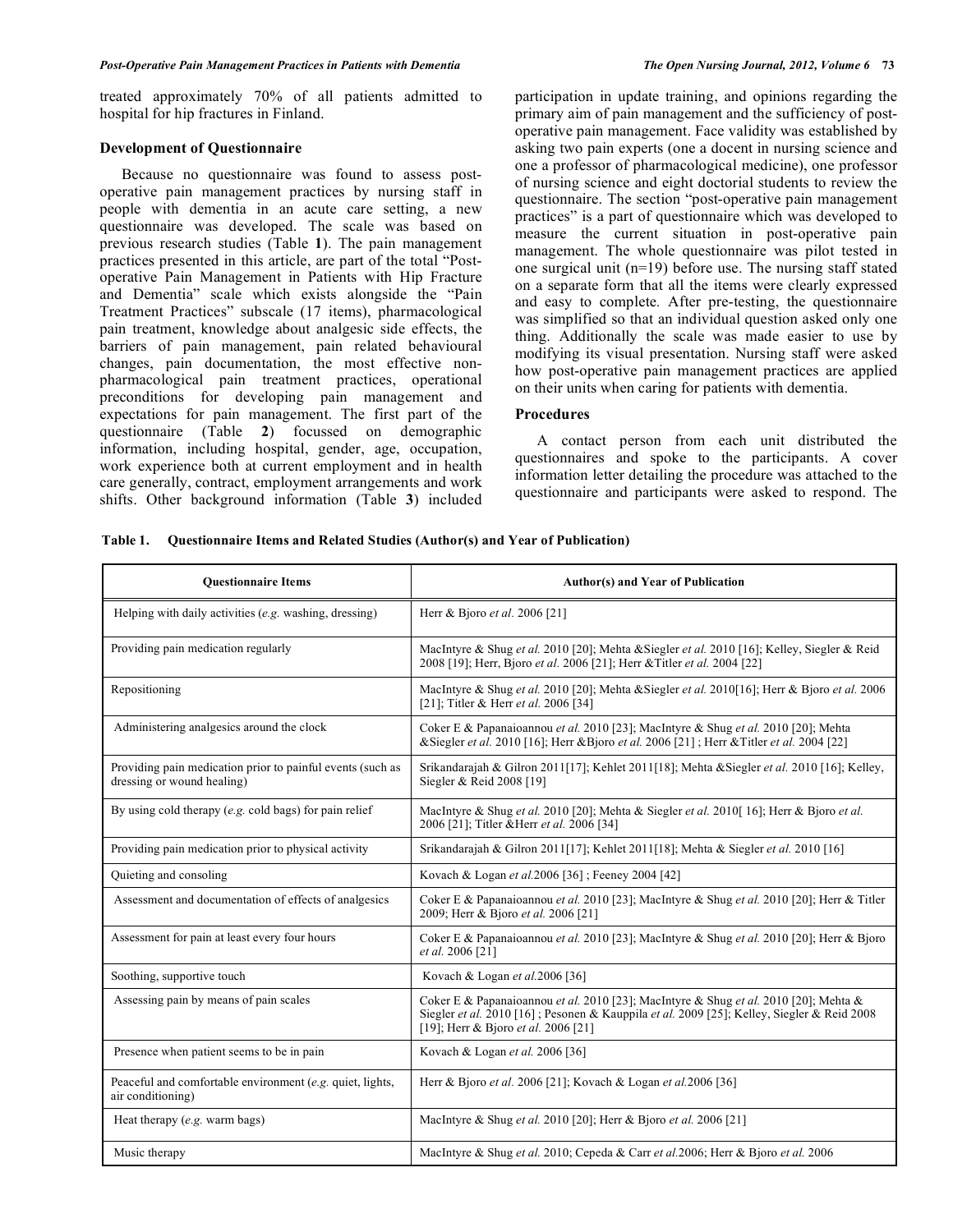data collection period was March to May 2011. In April participants were reminded to fulfil the questionnaire.

# **Data and Methods**

 Pain management practices among 333 nursing staff were investigated by calculating percentages of the extent of opinions based on a five-point Likert scale (1= completely disagree, 2= disagree to some extent, 3= neither agree or disagree, 4= agree in some extent, 5= completely agree). The individual opinions are interpreted so that number 4 and 5 indicate agreement and numbers 1 and 2 disagreement. The mean sum variables, which were derived from factors, were classified into two classes in which the value < 3.5 indicated disagreement and value  $\geq$  3.5 agreement.

 Research data was analysed using SPSS 17.0 for Windows (SPPS Inc., Chicago, Il, USA). Descriptive statistics were generated for the demographics of the nursing staff. The normality of distribution was analysed by means of histograms. The Two Independent Samples T-test and Analysis of Variance were used to investigate whether there were significant differences in the responses of the nurses based on background variables. Statistical significance was set at P value  $\leq 0.05$ . Factor analysis was performed to refine the subscales (as a part of the scale development) and to investigate the underlying factor structure of each subscale [42]. Furthermore, internal consistency and reliability for the

16-item scale and associated subscales were supported by Spearman's correlation (Table **2**) [42]. The responses to participants' answers about pain management practices were examined by calculating percentages of opinion for each statement. The two open-ended questions (other nonpharmacological pain management practices, and use of pain scales) were analysed by the Qualitative Data Analysis & Research Software ATLAS.ti 6.2.25 and qualitative content analysis was performed by categorising the data to different subcategories. After that another open-ended question "which pain scales do you use when assessing post-operative pain in patients with hip fracture and dementia?" was quantified by modifying it to SPSS-data.

 Factor analysis was performed to create the final questionnaire scale and to investigate its underlying factor structure. The Explanatory Factor analysis was conducted with Varimax rotation. This is method of rotation that minimizes the number of variables with high loadings on a factor, thereby enhancing the interpretability of the factors. Varimax rotation results in factors that are uncorrelated [43]. Only factors with eigenvalues greater than 1.0 were retained. The Kaiser-Meyer-Olkin measure of sampling adequacy was 0.760 so all items were retained [44], with exception of one item ("giving pain medication") because item-total correlation was below 0.2. Bartlett test of sphericity was used to test the multivariate normality of the set distributions. Asignificance value of  $(p<0.001)$  indicated that

**Table 2. Post-Operative Pain Management Practices (Factor Structure, Factor Loadings, Correlations and Internal Consistency of Questionnaire)** 

| <b>Ouestionnaire items</b>                                                                                    | <b>Factor 1 Analgesic</b><br><b>Treatment</b><br><b>Practices</b> | Factor 2<br><b>Emotional</b><br><b>Support</b> | Factor 3<br>Physical<br><b>Methods</b> | Factor 4<br><b>Specific</b><br><b>Methods</b> |
|---------------------------------------------------------------------------------------------------------------|-------------------------------------------------------------------|------------------------------------------------|----------------------------------------|-----------------------------------------------|
| 1. Providing pain medication prior to painful events (such as dressing or wound<br>healing) $(n=323)$         | 0.711                                                             |                                                |                                        |                                               |
| 2. Providing pain medication prior to physical activity $(n=322)$                                             | 0.659                                                             |                                                |                                        |                                               |
| 3. Assessment and documentation of effects of analgesics $(n=320)$                                            | 0.559                                                             |                                                |                                        |                                               |
| 4. Providing pain medication regularly $(n=323)$                                                              | 0.472                                                             |                                                |                                        |                                               |
| 5. Administering analgesics around the clock $(n=321)$                                                        | 0.416                                                             |                                                |                                        |                                               |
| 6. Assessing pain by means of pain scales $(n=312)$                                                           | 0.374                                                             |                                                |                                        |                                               |
| 7. Assessment for pain at least every four hours $(n=316)$                                                    | 0.353                                                             |                                                |                                        |                                               |
| 8. Quieting and consoling (n=323)                                                                             |                                                                   | 0.745                                          |                                        |                                               |
| 9. Soothing, supportive touch $(n=327)$                                                                       |                                                                   | 0.688                                          |                                        |                                               |
| 10. Presence when patient seems to be in pain $(n=329)$                                                       |                                                                   | 0.551                                          |                                        |                                               |
| 11. Music therapy $(n=326)$                                                                                   |                                                                   |                                                | 0.680                                  |                                               |
| 12. Heat therapy (e.g. warm bags) $(n=318)$                                                                   |                                                                   |                                                | 0.613                                  |                                               |
| 13. Peaceful and comfort environment (quiet, lights, air conditioning) (n=324)                                |                                                                   |                                                | 0.552                                  |                                               |
| 14. Helping with daily activities (e.g. washing, dressing) $(n=327)$                                          |                                                                   |                                                |                                        | 0.773                                         |
| 15. Repositioning (n=325)                                                                                     |                                                                   |                                                |                                        | 0.602                                         |
| 16. By using cold therapy (e.g. cold bags) in pain relief $(n=326)$                                           |                                                                   |                                                |                                        | 0.328                                         |
| Spearman's correlation coefficients for individual items with each subscales (for total<br>scale 0.311-0.601) | $0.480 - 0.696$                                                   | $0.757 -$<br>0.806                             | $0.692 -$<br>0.796                     | $0.692 -$<br>0.799                            |
| Eigenvalue                                                                                                    | 3.75                                                              | 1.85                                           | 1.701                                  | 1.306                                         |

Kaiser-Mayer-Olkin measure of sampling adequacy: 0.76, Barthlett's test of sphericity significance:  $p < 0.001$ .

\*Only >0.30 Factor loadings are presented. Extraction method is Maximum Likelihood Rotation method: Varimax with Kaiser Normalisation.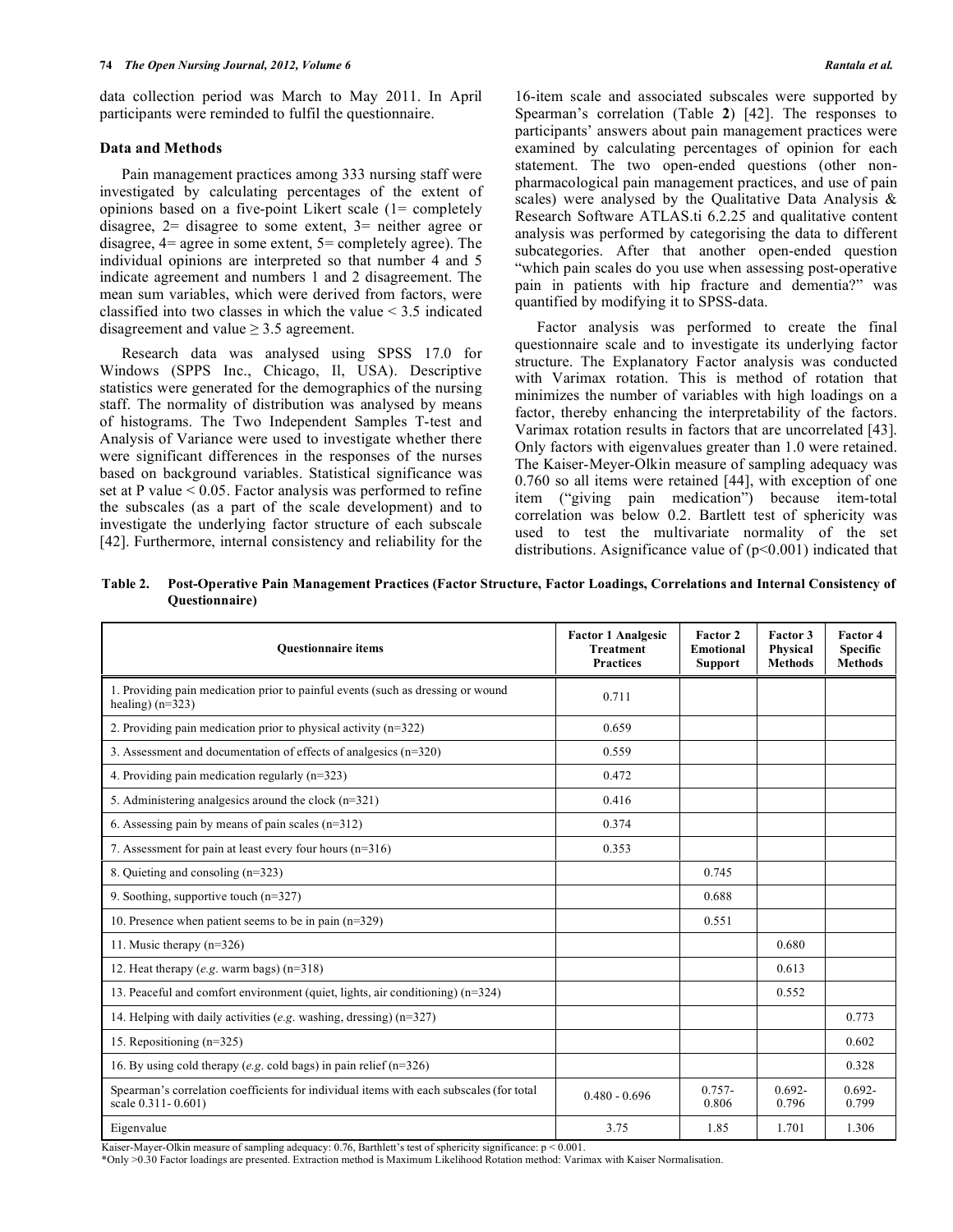the data did not produced an identity matrix or differ significantly from identity [44]. Internal consistency was analysed for both total scale and subscales. Table **2** presents the Spearman's correlation ranges of individual items correlations with the subscales and total scale resulting from the internal consistency analyses [42]. The four factor solution explained 53.8% of the total variance. The first factor explained 23.4%, the second factor 11.6%, the third factor 10.6% and the fourth factor 8.2% of the total variance. The findings indicated that the first factor was related to analgesic treatment practices in pain relieving, the second to emotional pain relieving methods, the third to the different physical manners in pain management, and the fourth to specific post-operative pain management practices in patients with dementia. The associated items are presented in Table **2**.

# **Description of the Participants**

 Data was collected from nursing staff in seven university and ten city-centre hospitals in Finland (N=634). The questionnaires were returned by 53% of the nursing staff (n=333). Their mean age was  $42$  (SD $\pm$  11.6). The median of experience in their current working place was 7 years and the median of their experience in health care was 15 years. Table **3** summarises the respondent demographics.

 Most of the nursing staff had not undergone any update of training concerning post-operative pain management in individuals with dementia (94%). The primary goal in pain management was slight pain, which does not prevent normal functioning (67%). Over half held the opinion that pain management is sufficient among patients with dementia. The other background information is presented in Table **4**.

## **RESULTS**

 The results indicate that preferred methods in pain management among nursing staff were "specific pain management practices*"* (Factor 4) (mean 4.6±0.46)*, i.e.* repositioning (100%), helping with daily activities (97%) and cold applications (93%). The most common analgesic administration practices (mean  $4.1 \pm 0.55$ ) were providing pain medication prior to painful events (96%), prior to physical activity (94%) and regularly (96%). The agreement of opinion that the effects of analgesic were assessed and documented was 73%. Pain was seldom assessed by means of pain scales (31%). Quieting and consoling (85%) was the most popular method among "emotional practices" (Factor 2) and presence when the patient seemed to be in pain (42%) was the least common practice. "Physical methods" (Factor 3) including music therapy (6%) and heat therapy (17%) were not preferred pain relieving methods (mean 2.3±0.85), although organising a peaceful and comfort environment scored more highly (38%). Less than one third agreed that some pain scales were in use during their work, and the most commonly used scale was VAS (n=75) (Table **8**). Those who considered pain management to be sufficient thought that pain scales were in use in their unit nearly twice as often (40% agreement) as the group who thought that pain management was insufficient (21 % agreement) ( $p < 0.001$ ). Tables **5** and **6** present the participant responses.

**Table 3. Demographics of Nursing Staff (%)** 

| Variable                                  | $\frac{0}{0}$  |  |  |  |  |
|-------------------------------------------|----------------|--|--|--|--|
| Gender $(n=333)$                          |                |  |  |  |  |
| Female                                    | 95             |  |  |  |  |
| Male                                      | 5              |  |  |  |  |
| Age (n=330)                               |                |  |  |  |  |
| $<$ 36 years                              | 36             |  |  |  |  |
| 36-50 years                               | 37             |  |  |  |  |
| $> 50$ years                              | 27             |  |  |  |  |
| Occupation (n=330)                        |                |  |  |  |  |
| Head nurse                                | $\overline{2}$ |  |  |  |  |
| Staff nurse                               | 5              |  |  |  |  |
| Registered nurse                          | 76             |  |  |  |  |
| Practice nurse                            | 15             |  |  |  |  |
| Other                                     | $\overline{2}$ |  |  |  |  |
| Work experience in current unit $(n=329)$ |                |  |  |  |  |
| $<$ 5 years                               | 36             |  |  |  |  |
| $5-15$ years                              | 36             |  |  |  |  |
| $>15$ years                               | 28             |  |  |  |  |
| Work experience in health care (n=329)    |                |  |  |  |  |
| $<$ 5 years                               | 14             |  |  |  |  |
| 5-15 years                                | 40             |  |  |  |  |
| $>15$ years                               | 46             |  |  |  |  |
| Contract (n=328)                          |                |  |  |  |  |
| Permanent                                 | 82             |  |  |  |  |
| Deputy                                    | 18             |  |  |  |  |
| Employment arrangement (n=330)            |                |  |  |  |  |
| Fully time                                | 88             |  |  |  |  |
| Part time                                 | 12             |  |  |  |  |
| Work shifts $(n=328)$                     |                |  |  |  |  |
| Daytime jobs                              | 6              |  |  |  |  |
| Two-shift work                            | 12             |  |  |  |  |
| Three-shift work                          | 80             |  |  |  |  |
| Night work                                | 2              |  |  |  |  |

 Because the distributions of variables were normal the parametric tests Two Independent Samples T-test and Analysis of Variance were applied to investigate whether there were significant differences in the responses of the nurses based on background variables. Statistically significant differences (Table **7**) in the responses of the nurses depending on background variables were seen in "emotional pain relieving methods" as compared with gender  $(p= 0.013)$  and participation in update training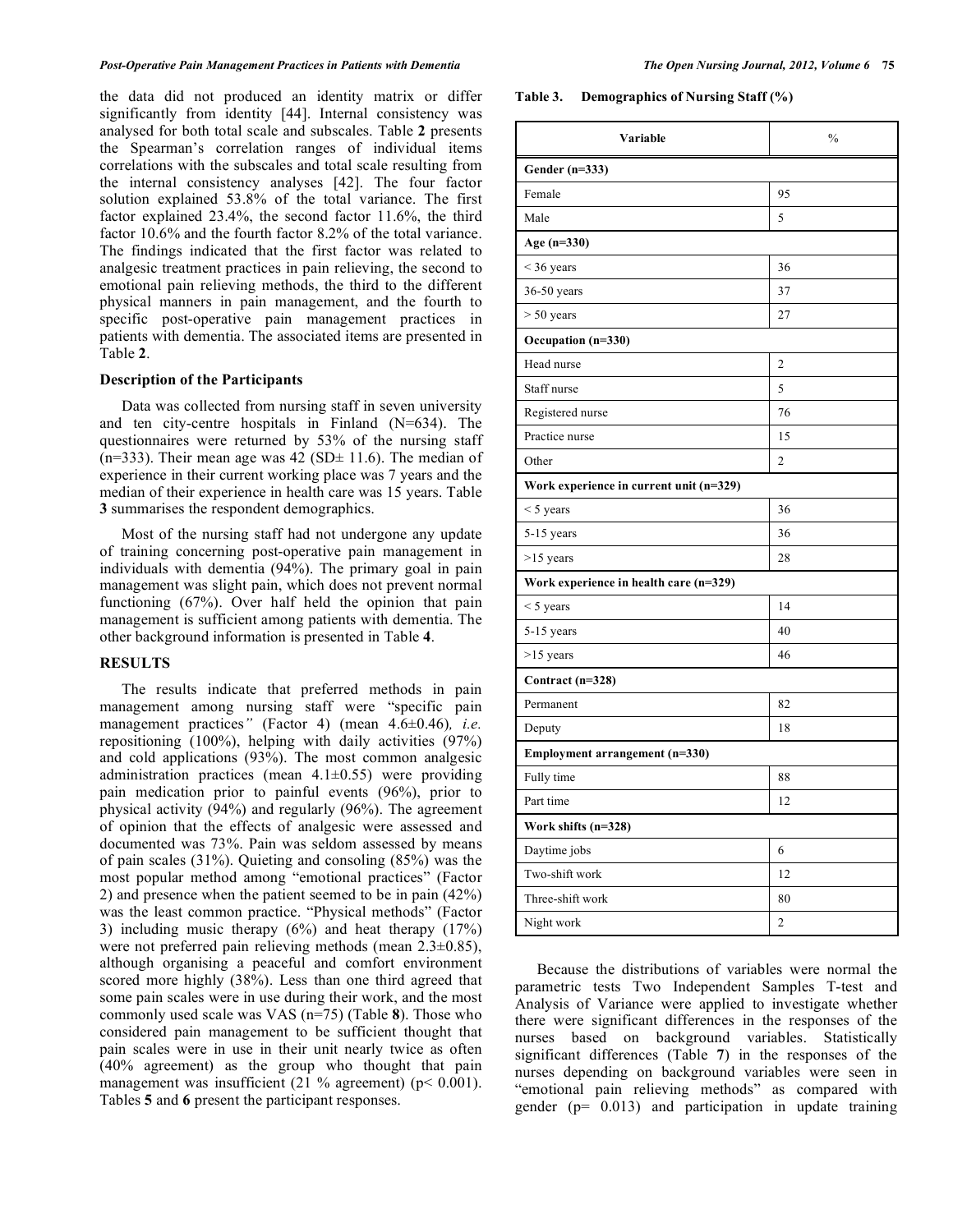**Table 4. Participating in Update Training, Primary Aim and Sufficiency of Pain Management (%)** 

| Variable                                                                                 | $\frac{0}{0}$  |  |  |  |  |
|------------------------------------------------------------------------------------------|----------------|--|--|--|--|
| Participating in update training $(n=332)$                                               |                |  |  |  |  |
| No                                                                                       | 94             |  |  |  |  |
| Yes                                                                                      | 6              |  |  |  |  |
| The primary aim of post-operative pain management in patients<br>with dementia $(n=325)$ |                |  |  |  |  |
| Complete pain relief                                                                     | 25             |  |  |  |  |
| Slight pain, which does not prevent normal functioning                                   | 67             |  |  |  |  |
| Reasonable painlessness with slight discomfort                                           | 3              |  |  |  |  |
| Pain relief only at peak periods                                                         | $\mathfrak{D}$ |  |  |  |  |
| Sufficiency of post-operative pain management in people with<br>dementia $(n=324)$       |                |  |  |  |  |
| Pain management is sufficient                                                            | 53             |  |  |  |  |
| Pain is undertreated                                                                     | 47             |  |  |  |  |

 $(p = 0.035)$ . Females agreed that their current working unit more often applied "emotional pain relieving methods". Those who had participated in update training thought that the uses of "emotional pain relieving methods" were more common compared with those who hadn't participated. Those who considered pain management to be sufficient also agreed that general "analgesic treatment practices" (Factor 1) (p< 0.001) and "physical methods" (Factor 3) (p=0.007) were used more often in their units. Permanent staff considered that the use of "physical methods" were more unusual compared with deputy personnel (p=0.043). Those who were employed full time (p=0.006), agreed that "specific methods" were used more often when compared with those working part time. The largest number of differences as regards pain management practices (Factors 1-3) could be seen between those working in different hospitals.

 The open-ended question "Which other post-operative pain management practices in patients with hip fracture and dementia are applied in your working place?" were analysed by ATLASti-software using qualitative content analysis.

**Table 5. Post-Operative Pain Management Practices Subscales (Mean, SD, %)** 

| <b>Subscales</b>                              | Mean (Range 1-5) | <b>SD</b> | % of Agreement (Mean Sum Variable $\geq 3.5$ ) |
|-----------------------------------------------|------------------|-----------|------------------------------------------------|
| <b>Total scale</b>                            | 3.7              | 0.54      |                                                |
| Specific pain management practices (Factor 4) | 4.6              | 0.46      | 98                                             |
| Analgesic treatment practices (Factor 1)      | 4.1              | 0.55      | 86                                             |
| Emotional pain relieving methods (Factor 2)   | 3.6              | 0.75      | 60                                             |
| Physical methods (Factor 3)                   | 2.2              | 0.85      |                                                |

| Table 6. Nurses' Assessment of Post-Operative Pain Management Practices in Patients with Hip Fracture and Dementia (%) |  |  |
|------------------------------------------------------------------------------------------------------------------------|--|--|
|                                                                                                                        |  |  |

| <b>Ouestionnaire Items</b>                                                                         | Disagree (Likert 1+2) % | Neither Agree or Disagree (3) % | Agree (Likert $4+5$ ) % |
|----------------------------------------------------------------------------------------------------|-------------------------|---------------------------------|-------------------------|
| Repositioning $(n=325)$                                                                            | $\mathbf{0}$            | $\mathbf{0}$                    | 100                     |
| Helping with daily activities (e.g. washing, dressing)<br>$(n=327)$                                |                         | $\overline{c}$                  | 97                      |
| Providing pain medication regularly $(n=321)$                                                      | $\overline{2}$          | $\overline{2}$                  | 96                      |
| Providing pain medication prior to painful events (such as<br>dressing or wound healing) $(n=323)$ | $\overline{2}$          | $\overline{2}$                  | 96                      |
| Providing pain medication prior to physical activity<br>$(n=322)$                                  | 3                       | 3                               | 94                      |
| Administering analgesics around the clock $(n=321)$                                                | $\overline{4}$          | 3                               | 93                      |
| By using cold therapy (e.g. cold bags) in pain relieving<br>$(n=326)$                              | 3                       | 4                               | 93                      |
| Quieting and consoling $(n=323)$                                                                   | $\overline{4}$          | 11                              | 85                      |
| Assessment and documentation of effects of analgesics<br>$(n=320)$                                 | 12                      | 15                              | 73                      |
| Soothing, supportive touch $(n=327)$                                                               | 16                      | 13                              | 71                      |
| Assessment for pain at least every four hours $(n=316)$                                            | 18                      | 13                              | 69                      |
| Presence when patient seems to be in pain $(n=329)$                                                | 31                      | 27                              | 42                      |
| Peaceful and comfort environment (e.g. quiet, lights, air<br>conditioning) $(n=324)$               | 35                      | 27                              | 38                      |
| Assessing pain by means of pain scales $(n=312)$                                                   | 51                      | 18                              | 31                      |
| Heat therapy (i.e. warm bags) $(n=318)$                                                            | 69                      | 14                              | 17                      |
| Music therapy $(n=326)$                                                                            | 88                      | 6                               | 6                       |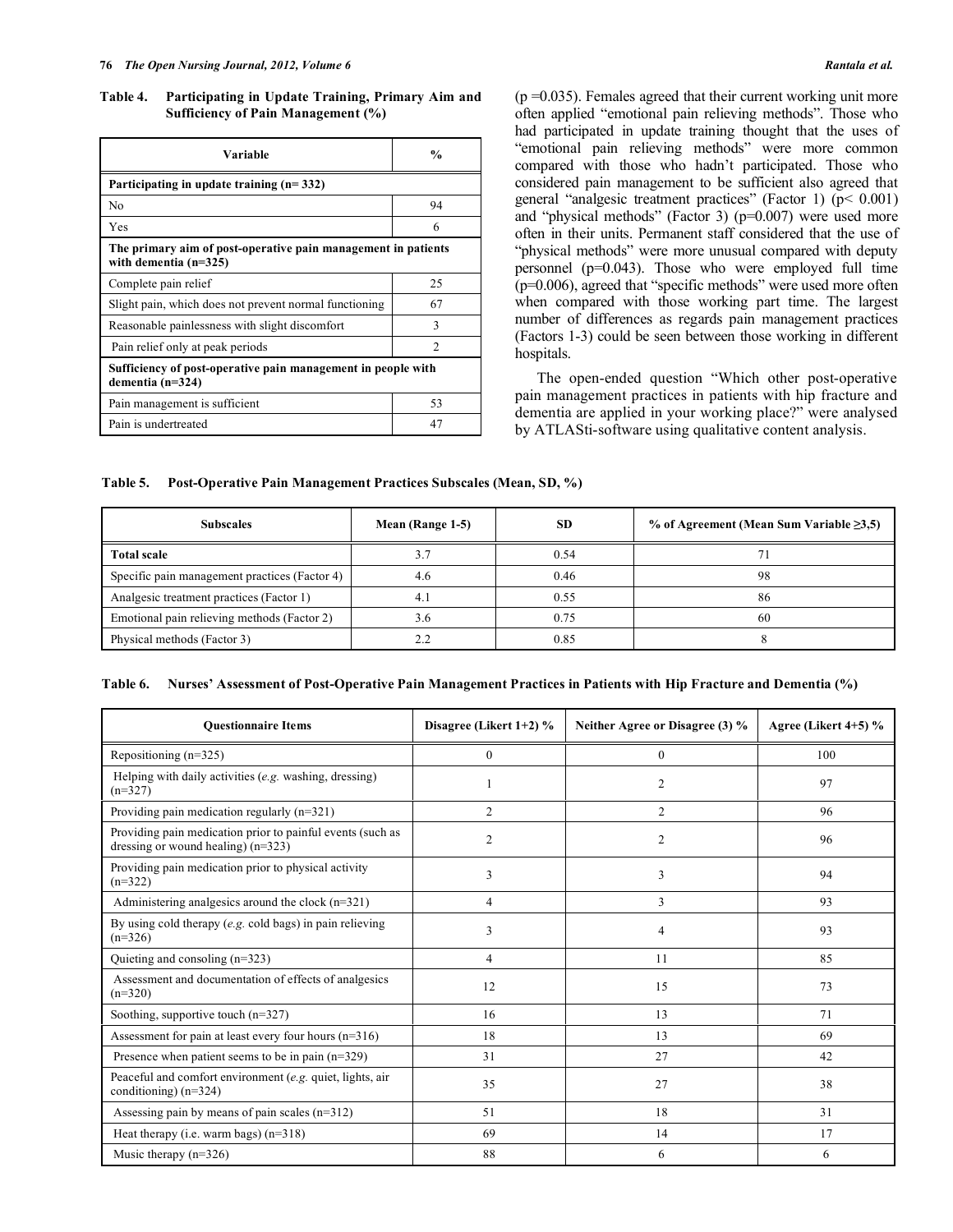| Table 7. Differences in Nurse Responses by Gender, Participating in Update Training, Sufficiency of Pain Management, Contract, |
|--------------------------------------------------------------------------------------------------------------------------------|
| <b>Employment Arrangement and Hospitals</b>                                                                                    |

| <b>Background Variable</b>       | <b>Analgesic Treatment</b><br><b>Practices Factor 1</b> |      |      | <b>Emotional</b><br><b>Support Factor 2</b> |      |           | <b>Physical Methods</b><br>Factor 3 |             | <b>Specific Methods</b><br>Factor 4 |             |      |           |
|----------------------------------|---------------------------------------------------------|------|------|---------------------------------------------|------|-----------|-------------------------------------|-------------|-------------------------------------|-------------|------|-----------|
|                                  | $\mathbf n$                                             | Mean | SD   | $\mathbf n$                                 | Mean | <b>SD</b> | $\mathbf n$                         | Mean        | <b>SD</b>                           | $\mathbf n$ | Mean | <b>SD</b> |
| Gender                           |                                                         |      |      |                                             |      |           |                                     |             |                                     |             |      |           |
| Male                             | 15                                                      | 4.0  | 0.49 | 15                                          | 3.2  | 0.66      | 15                                  | 2.1         | 1.1                                 | 15          | 4.7  | 0.41      |
| Female                           | 315                                                     | 4.0  | 0.55 | 315                                         | 3.7  | 0.75      | 312                                 | 2.2         | 0.83                                | 315         | 4.6  | 0.47      |
|                                  | $\mathrm{ns}.^*$                                        |      |      | $p = 0.013$                                 |      |           | ns.                                 |             |                                     | ns.         |      |           |
| Participating in update training |                                                         |      |      |                                             |      |           |                                     |             |                                     |             |      |           |
| Yes                              | 20                                                      | 4.2  | 0.43 | 20                                          | 4.0  | 0.63      | 20                                  | 2.4         | 0.83                                | 20          | 4.6  | 0.57      |
| No                               | 309                                                     | 4.0  | 0.55 | 309                                         | 3.6  | 0.76      | 306                                 | 2.2         | 0.85                                | 309         | 4.6  | 0.46      |
|                                  | ns.                                                     |      |      | $p = 0.035$                                 |      |           | ns.                                 |             |                                     | ns.         |      |           |
| Sufficiency of pain management   |                                                         |      |      |                                             |      |           |                                     |             |                                     |             |      |           |
| Undertreated                     | 147                                                     | 3.9  | 0.59 | 151                                         | 3.6  | 0.77      | 148                                 | 2.1         | 0.76                                | 151         | 4.6  | 0.47      |
| Sufficient                       | 169                                                     | 4.2  | 0.46 | 170                                         | 3.6  | 0.73      | 170                                 | 2.3         | 0.90                                | 170         | 4.7  | 0.46      |
|                                  | p<.001                                                  |      |      | ns.                                         |      |           |                                     | $p = 0.007$ |                                     | ns.         |      |           |
| Contract                         |                                                         |      |      |                                             |      |           |                                     |             |                                     |             |      |           |
| Permanent                        | 259                                                     | 4.1  | 0.54 | 265                                         | 3.7  | 0.75      | 262                                 | 2.1         | 0.83                                | 265         | 4.6  | 0.47      |
| Deputy                           | 60                                                      | 4.0  | 0.57 | 60                                          | 3.6  | 0.77      | 60                                  | 2.4         | 0.90                                | 60          | 4.6  | 0.45      |
|                                  | ns.                                                     |      |      | ns.                                         |      |           | $p = 0.043$                         |             | ns.                                 |             |      |           |
| <b>Employment arrangement</b>    |                                                         |      |      |                                             |      |           |                                     |             |                                     |             |      |           |
| Fully time                       | 282                                                     | 4.1  | 0.55 | 287                                         | 3.6  | 0.76      | 285                                 | 2.2         | 0.84                                | 287         | 4.7  | 0.44      |
| Part time                        | 39                                                      | 4.0  | 0.50 | 40                                          | 3.5  | 0.75      | 39                                  | 2.1         | 0.91                                | 40          | 4.4  | 0.53      |
|                                  | ns.                                                     |      |      | ns.                                         |      | ns.       |                                     | $p = 0.006$ |                                     |             |      |           |
| <b>Different hospitals</b>       |                                                         |      |      |                                             |      |           |                                     |             |                                     |             |      |           |
| All hospitals                    | 324                                                     | 4.1  | 0.55 | 330                                         | 3.6  | 0.75      | 327                                 | 2.2         | 0.85                                | 330         | 4.6  | 0.46      |
|                                  | p<.001                                                  |      |      | $p = 0.09$                                  |      |           | p<.001                              |             |                                     | ns.         |      |           |
|                                  |                                                         |      |      |                                             |      |           |                                     |             |                                     |             |      |           |
| University hospitals             | 153                                                     | 4.1  | 0.58 | 156                                         | 3.7  | 0.80      | 154                                 | 2.1         | 0.76                                | 156         | 4.6  | 0.44      |
| City-centre hospitals            | 171                                                     | 4.1  | 0.52 | 174                                         | 3.6  | 0.71      | 173                                 | 2.3         | 0.91                                | 174         | 4.6  | 0.48      |
|                                  | ns.                                                     |      |      | ns.                                         |      |           | ns.                                 |             |                                     | ns.         |      |           |

\*ns. =not significant.

 When analysing the open ended questions, clear pattern of meaningful communication in pain management practices emerged (Fig. **1**). The nursing staff highlighted that patients with dementia need specifically peaceful working approach in order to make feeling comfortable and peaceful. Appropriate information about what is going to happen next and informing about the cause of pain were also seen as to be part of pain management. Positive interaction included humour and trying to get the patient to move by singing together. Presence of relatives was also highlighted in order to get patient feel more peaceful. The nursing staff mentioned that patients with dementia need especially peaceful environment with small rooms. Also concrete suggestions such as proper lifting technique, mobilisation and in case of problems in swallowing the appropriate way

in giving analgesics for enhancement of pain management were mentioned.

Different problems in non-pharmacologic pain management were mentioned often. Lack of resources and time to use non-pharmacological pain relieving methods and insufficient staffing were among problems related to pain management. Also the absence of means emerged in some comments. Some of the nursing staff mentioned that non pharmacological methods are ineffective in post-operative pain management and there is no evidence of effectiveness of certain therapies. One comment related that these methods work but in practice they cannot be applied because of overloaded and busy wards and there is also lack of air conditioning, music or massage.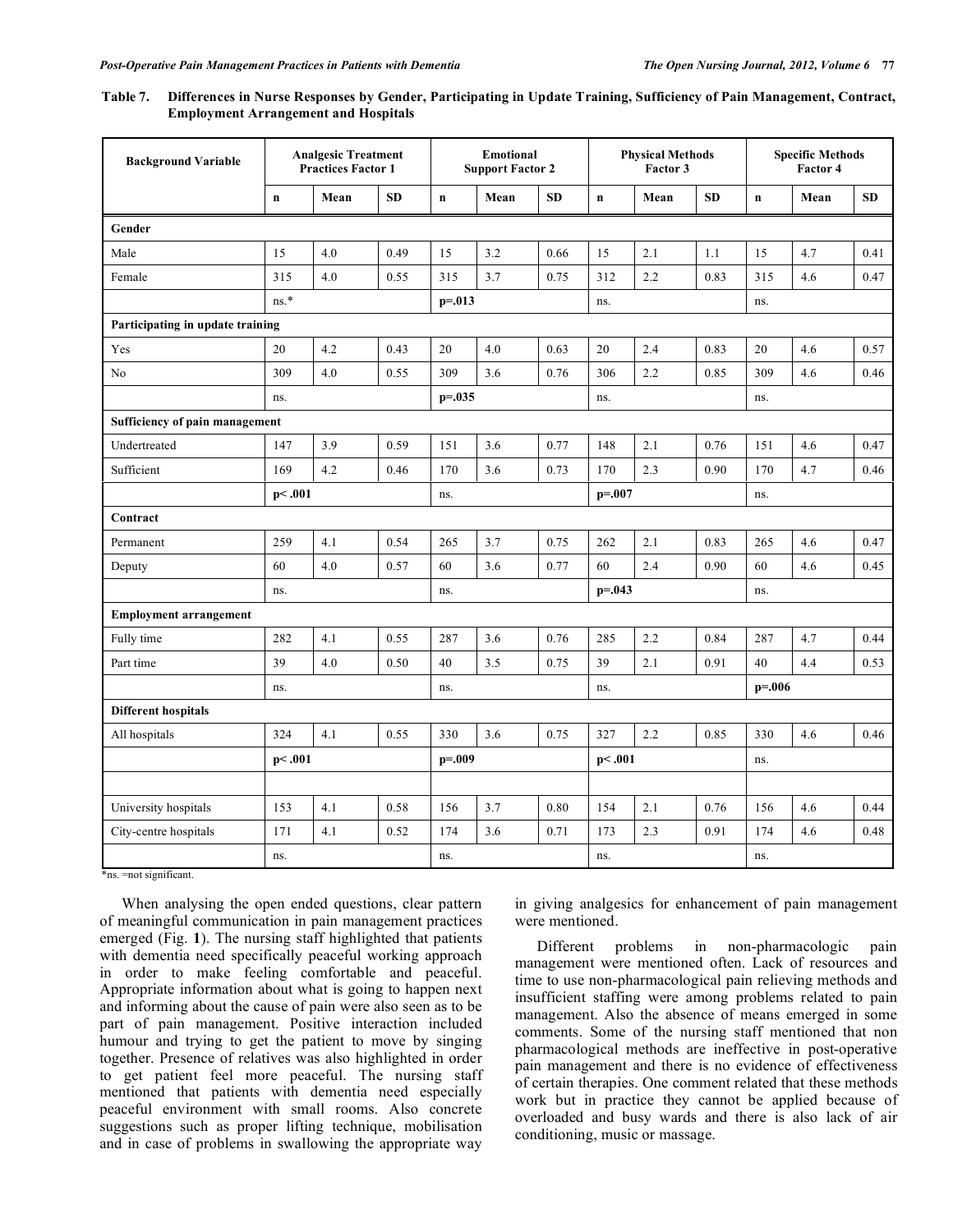| <b>Original Quotations</b>                                                                                                                                                                                                                                                                                                                                                                                           | Themes                                                                                                      |                             |  |
|----------------------------------------------------------------------------------------------------------------------------------------------------------------------------------------------------------------------------------------------------------------------------------------------------------------------------------------------------------------------------------------------------------------------|-------------------------------------------------------------------------------------------------------------|-----------------------------|--|
| "Peaceful working approach", "Meaningful communication with patient, appropriate behaviour",<br>"Smooth behaviour, no sudden lifting", "If the patient cool down, it results in relaxation of the muscles<br>and as a consequence the patient will be peaceful".                                                                                                                                                     | Peaceful working approach                                                                                   |                             |  |
| "Prior information e.g. when performing nursing actions or lifting up", "Discussing, explaining"<br>beforehand what is going to happen next e.g. before movement, informing them about the cause of pain",<br>"Discussion and information on why the patient is in pain and how the pain will be relieved".                                                                                                          | Informing patient                                                                                           | Meaningful<br>communication |  |
| "The presence of relatives, prolonged, flexible visiting hours", "If possible the presence of relatives"<br>because it makes patient more peaceful", "By getting in touch with relatives if the patient is unable to do<br>that", "Often the presence of relatives makes patients feel better, but also the awareness of the ability to<br>get help from nurses if necessary", "Some close person visiting in unit". | The presence of relatives                                                                                   |                             |  |
| "Humour", "Trying to get the patient to move by singing together".                                                                                                                                                                                                                                                                                                                                                   | Positive interaction                                                                                        |                             |  |
| "The individual with dementia needs a peaceful environment, however there is a lack of small rooms and<br>high turnover", "Peaceful room if possible", "Four beds small rooms, it is impossible to afford a<br>peaceful, comfort environment".                                                                                                                                                                       | Peaceful environment                                                                                        | Concrete                    |  |
| "Proper lifting technique", "Mobilisation improves circulation, the pain will decrease over the course of<br>time", "Some individual articles, e.g. photos", "In case of problems in swallowing the appropriate way<br>lies in giving analgesics".                                                                                                                                                                   | Prober lifting technique<br>Mobilisation Individual<br>articles The appropriate<br>way in giving analgesics | means                       |  |

**Fig. (1).** The open ended question "Other post-operative pain management practices".

 Lack of resources and time: *"Primary medication, but if there is enough time, it's possible to use nonpharmacological pain relieving methods and healing", "I prefer these methods, but limited time is often the barrier", "More nursing staff in order to have time to stay close to the patient"*.

 The absence of means: *"The means are limited", "Nonpharmacological pain relieving methods are ineffective in post-operative pain management", "These methods work, but in practice it's impossible to adopt them because of overloaded and busy wards. We have no air conditioning, no music or massage or Transcutaneous nerve stimulation (TNS)!", "There is no chance to apply non-pharmacological methods because of the small, four bedded rooms", "acute pain? - there are few non-pharmacological methods", "There is no evidence of the effectiveness of TNS or heat therapy".*

 The other open-ended question was a question concerned with how post-operative pain management practices were applied on the unit when caring for older adults with hip fracture and dementia. To the item "assessing pain by means of pain scales" was added the open-ended question: "What kind of pain scales do you use in pain assessment in patients with hip fracture and dementia?" (Table **8**). The most often mentioned pain scale was VAS (75 related quotations). VRS (0-4 verbal rating scale) was mentioned in 66 quotations, general behavioural assessment in 83 quotations and common verbal assessment in 60 quotations. The unit of analysis (citation) was not the total comment, but the associated part of the comment *e.g*. *"In our unit we have common practices in pain assessment; we use either NRS 0- 10 or VRS, which is verbal rating scale. If the patient is unable to communicate, the PAINAD, behavioural pain assessment tool, is being road tested in our unit".* This comment mentioned three different ways (=codes) to measure the pain: VRS, NRS and PAINAD (=tree quotations).

# **Table 8. Results of Open-Ended Question- what Kind of Pain Scales Do you Use in Pain Assessment for Patients with Hip Fracture and Dementia? (Total 231 Comments Including 348 Quotations)**

| Codes                                                                        | <b>Number of Quotations</b> |
|------------------------------------------------------------------------------|-----------------------------|
| Behavioural observation                                                      | 83                          |
| VAS $(0-10 \text{ cm})$                                                      | 75                          |
| VRS (verbal rating scale 0-4)                                                | 66                          |
| Verbal assessment                                                            | 60                          |
| $NRS(0-10)$                                                                  | 27                          |
| Physiological functions (e.g. heart rate,<br>blood pressure, breathing rate) | 17                          |
| Facial pain scale                                                            | 17                          |
| PAINAD                                                                       | 3                           |

 The nursing staff also used common pain scales in combination with behavioural assessment *"It depends on the degree of cognitive impairment, verbal or numerical (NRS 0- 10) pain scales. Facial expression, motions, moaning, agitation, confusion, pain on movement or on touching a painful area, and keeping track of reactions"*. For non communicative patients, only one pain scale - behavioural pain assessment tool PAINAD -was mentioned (three times, from two hospitals). Instead observation of behavioural signs of pain was quite common practice among staff.

# **DISCUSSION**

# **Discussion of the Findings**

 The results suggest that over half the nursing staff considered post-operative pain management to be sufficient among patients with hip fracture and dementia. Only one third reported that some pain scales were in use on their working unit. These results contradict previous findings in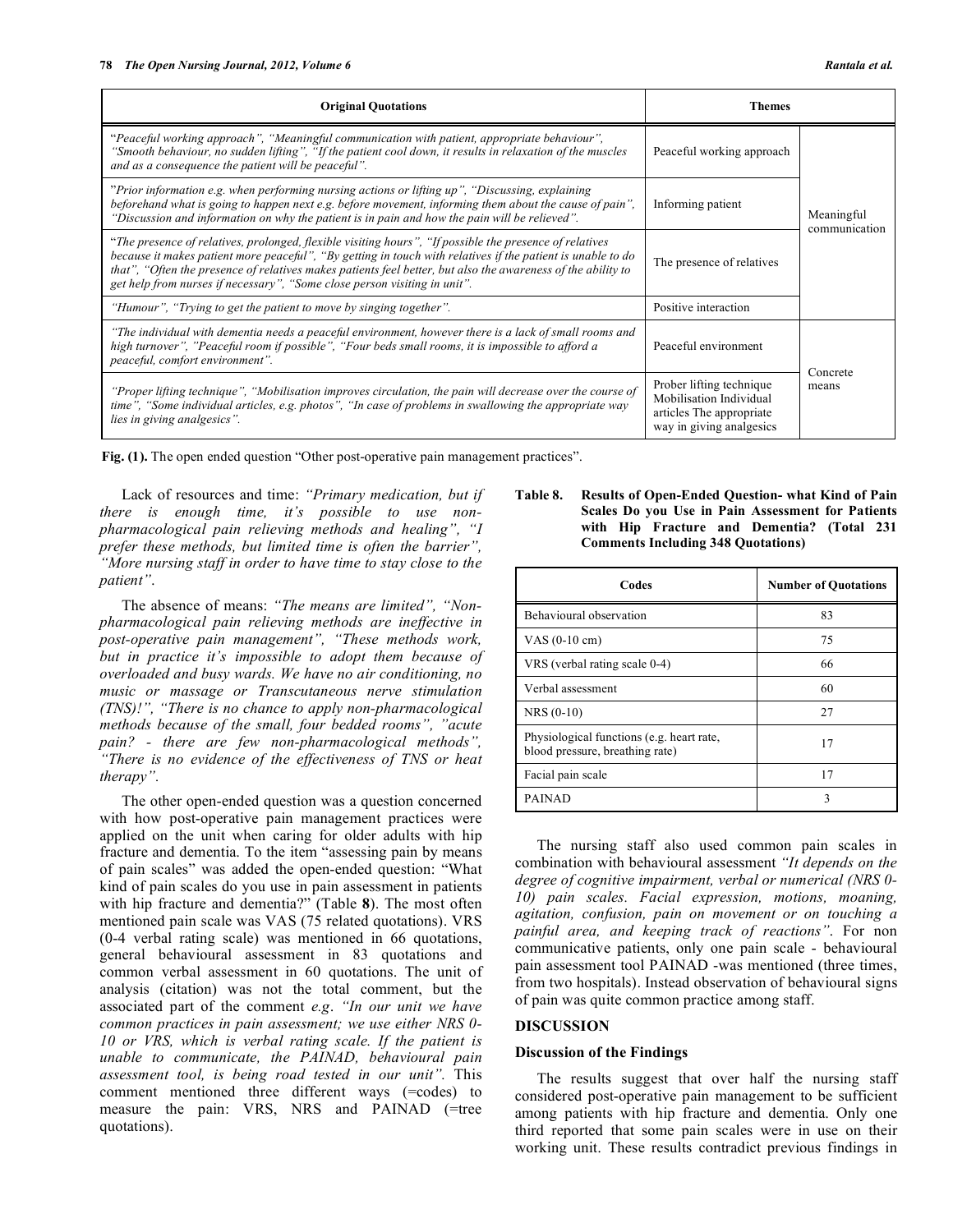#### *Post-Operative Pain Management Practices in Patients with Dementia The Open Nursing Journal, 2012, Volume 6* **79**

which only one third of patients had no objective assessment of pain documented [24]. The finding that the use of pain scales is significantly related to sufficiency of post-operative pain management (p< .001), warrants further examination. It is possible that there is another unknown interpretative element, which may explain the finding. The most commonly used pain scale was VAS, which is considered invalid when assessing pain in patients with moderate to severe dementia [25, 30]. The preferred tool for pain measurement is the Verbal Rating Scale (VRS), which seems to be a valid instrument for assessment of pain in patients with mild to moderate cognitive impairment [25]. There is evidence that nurses assess pain infrequently, and rarely use pain assessment tools [41]. In this study the effects of analgesics were frequently assessed and documented (73%) although the use of pain scales was insufficient.

 Repositioning, cold therapy and helping with daily activities were commonly used methods of pain management. Medication prior to painful events (96%) and physical activity (94%) were also common practices. However, movement-evoked pain has not been the focus of the main post-surgical studies, according to meta-analysis conducted by Srikandarajah and Gilron (2011) [17]. Assessment of pain every 4 hours was often reported (69%). This result contradicts previous findings where medical records after admission for acute hip fracture were assessed. Four hourly assessment was performed in 37% cases during first 24 hours and in 6% cases during first 72 hours [22]. In this study the main differences in the use of various pain management practices were between hospitals. In those hospitals where "analgesic treatment practices" were used more often, the "emotional nursing practices" were also more commonly used methods.

 The nursing staffs have an important role in enabling the presence of relatives or close friends who knows the persons individual ways to express pain. Knowing the person is highlighted when trying to discover the ways that cognitively impaired individuals express the pain, because the ability to express pain is often decreased in people with dementia [14, 20, 29]. Moreover meaningful communication on behalf of staff and relatives, such as peaceful, emphatic interaction and providing appropriate information to patients by keeping them updated (*e.g.* about what is going to happen and the cause of their pain) is important, because anxiety and distress are in connection to post-operative pain. According to systematic review [35] it was found that anxiety is one of the most significant predictive factors for intensity of postoperative pain. Psychological distress can increase postoperative analgesic consumption. When examining the relationship between pain and negative affects in older adults following orthopaedic surgery, the only significant predictor of pain in this population was state of anxiety [45]. Skilled communication is associated with improvement in pain relief. In a cross-sectional study of nine hospitals, Gittell and colleagues (2000) found that the better the communication, the better the postsurgical pain relief [46]. Individuals with dementia have a decreased threshold for stress from the environment, so a peaceful and comfortable environment without*, for example,* visual, auditory or thermal stress, is highlighted [36]. A focus on "organising a peaceful and comfortable environment" was not common practice (38 % agreement) in units. On the other hand, the nursing staff also

suggested that the means for staff to organise a comfortable environment is limited due to small, noisy, multi-beds room and lack of time.

 Nurses are the professional group mainly responsible for assessing pain, and administering and evaluating the quality of pain relief in older people. On this basis, they are also the group most likely to affect improved patient outcomes [14, 47]. This research provides insight into the current utilisation of certain pain management practices, and the findings should be utilised for the nursing practice when planning suitable complementary educational interventions.

#### **Reliability, Validity and Trustworthiness of the Study**

 This research has limitations. It was conducted using a newly developed instrument and after analysing the openended questions, new aspects in nursing practices were found, such as a peaceful working approach, facilitating the presence of relatives and providing appropriate information to patients. Secondly, the response rate was 53%, which can be a risk for the potential differential dropout of subjects. Response rates between different hospitals varied greatly, so that in university hospitals the response rate was 59% and in city-centre hospitals 48%. The face-validity was conducted and the questionnaire was pre-tested in only one surgical unit (n=19) before use. Internal consistency and reliability for the 16-item scale was supported by Spearman's correlation [42]. Each item correlated with total scale  $( \geq .311)$  and with associated four factors  $( \geq .480)$ . The structure validity was established by generating a Factor analysis. The four Factor solution accounted approximately 54% of the total variance.

 The open-ended questions were analysed by content analysis but it is important to be aware that text always involves multiple meanings and there is always some degree of interpretation. This is an important issue when discussing the trustworthiness of findings in qualitative content analysis [48]. The primary documents were read carefully several times and the statements given under each code were checked afterwards in order to obtain objective interpretation.

### **Ethical Considerations**

 Permission to conduct the study was obtained from each hospital according their individual procedure. Ethical permission was obtained from the Ethical Committee of Northern Savo District (83/2010). Nursing staff participated in this study voluntarily and the information was obtained anonymously.

#### **CONCLUSIONS**

 This pilot study produced new information about perceived nursing practices in the management of postoperative pain in patients with hip fracture and dementia. The following conclusions were drawn on the basis of study:

1. Over half the nursing staff considered post-operative pain management to be sufficient for patients with hip fracture and dementia. However, this does not delete the possibility of undertreatment, because the pain assessment is very demanding task in demented persons.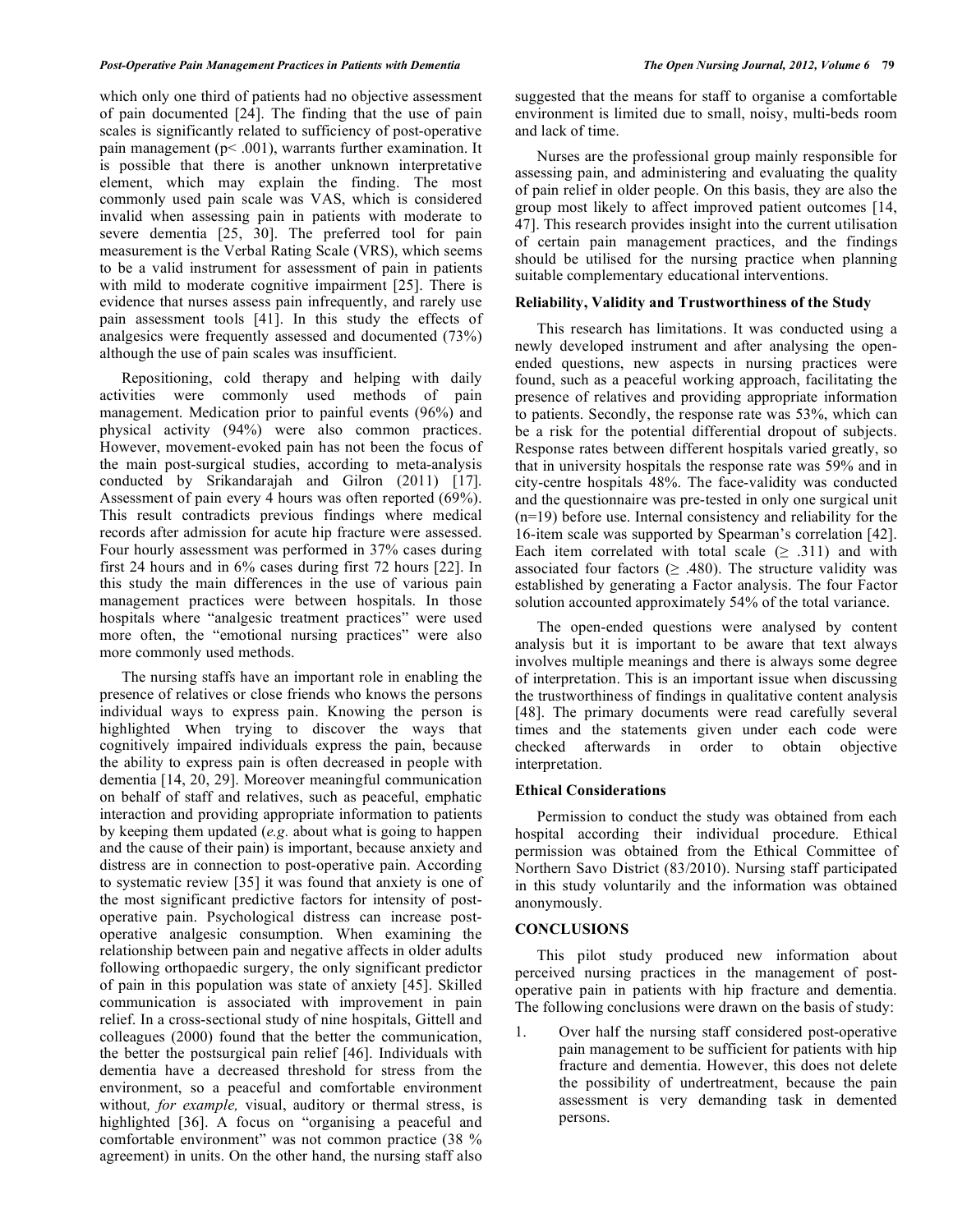- 2. The most common pain scale was VAS, which is not suitable for most people with dementia. There is a need for educational intervention, in which different pain scales and assessments of behavioural expressions of pain are implemented in practice according to the severity of cognitive impairment.
- 3. There is also a need to take into account the emotional aspects of pain relief for people with dementia. The presence of relatives or other close persons can help in recognising individual ways of expressing pain and provide meaningful interpersonal communication in decreasing anxiety among patients with dementia.
- 4. Preferred non-pharmacological methods were repositioning, cold therapy and helping with daily activities.
- 5. Providing pain medication prior to movement or painful events, administering analgesic regularly and around the clock were commonly used pharmacological pain relieving methods.

 Based on this study, there is a need for update training for nursing staff about using different pain scales according to the degree of cognitive impairment. Educational intervention is especially reasonable because a more common use of pain scales was significantly related to a belief that post-operative pain management in this patient group was sufficient. Intervention studies are needed in order to determine how acute pain assessment among patients with hip fracture and dementia could improve. A challenge for future research includes discovering the current situation of post-operative pain management from the viewpoint of older adults with dementia *e.g.* by reviewing medical records concerning pain management practices or observing or interviewing them, but it could be challenging due to deficits in verbal and cognitive capacities.

# **ACKNOWLEDGEMENTS**

 This study is financially supported by University of Eastern Finland and Finnish Foundation of Nursing Education.

# **CONFLICT OF INTEREST**

 The authors declare no conflict of interest with respect to the authorship and/or publication of this article.

#### **ABBREVIATIONS**

- $NRS =$  Numeric Pain Rating Scale (0-10)
- $VRS = Verbal$  Rating Scale (0=no pain, 1=slight pain, 2=moderate pain, 3=severe pain, and 4=unbearable pain)
- $VAS = Visual Analogue Scale (0-10 cm)$

# **REFERENCES**

- [1] Sund R, Juntunen M, Lüthje P, *et al*. PERFECT-Lonkkamurtuma. Hoitoketjujen toimivuus, vaikuttavuus ja kustannukset lonkkamurtumapotilailla. [Performance, effectiveness and cost of treatment of hip fracture care episodes] STAKES 18/2008.
- [2] Griffiths R, Alper J, Beckingsale A, *et al.* Association of Anaesthetists of Great Britain and Ireland. Management of proximal femoral fractures 2011. Anaesthesia 2012; 67: 85-98.
- [3] Zakriya KJ, Christmas C, Wenz JF, Franckowiak S, Anderson R, Sieber FE. Preoperative factors associated with postoperative change in confusion assessment method score in hip fracture patients. Anesth Analg 2002; 94: 1628-32.
- [4] Viramo P, Sulkava R. Muistihäiriöiden ja dementian epidemiologia. [The epidemiology of dementia]. In: Erkinjuntti T, Rinne J, Alhainen K, Soininen H. Duodecim 2006.
- [5] van Doorn C, Gruber-Baldini AL, Zimmerman S, *et al.* Dementia as a risk factor for falls and fall injuries among nursing home residents. J Am Geriatr Soc 2003; 51(9): 1213-8.
- [6] Ready LB, Edwards WT. Management of acute pain: a practical guide. Taskforce on acute pain. Seattle: IASP Publications 1992.
- [7] Feldt KS, Ryden MB, Miles S. Treatment of pain in cognitively impaired compared with cognitively intact older patients with hipfracture. J Am Geriatr Soc 1998; 46: 1079-85.
- [8] Forster MC, Pardiwala A, Calthorpe D. Analgesia requirements following hip fracture in the cognitively impaired. Injury 2000; 31(6): 435-6.
- [9] Morrison RS, Siu AL. A comparison of pain and its treatment in advanced dementia and cognitively intact patients with hip fracture. J Pain Symptom Manage 2000; 19(4): 240-8.
- [10] Morrison RS, Magaziner MA, McLaughlin G, *et al*. The Impact of post-operative pain on outcomes following hip fracture. Pain 2003; 103 (3): 303-11.
- [11] Titler MG, Herr K, Schilling ML, *et al.* Acute pain treatment for older adults hospitalized with hip fracture: current nursing practices and perceived barriers. Appl Nurs Res 2003; 16 (4): 211-27.
- [12] Morrison RS, Siu AL. A comparison of pain and its treatment in advanced dementia and cognitively intact patients with hip fracture. J Pain Symptom Manage 2000; 19(4): 240-8.
- [13] Lynn CS, Bloom KC, McDonough JP. Pain management in the elderly: does cognitive function really matter? AANA J 2009; 77(5): 391.
- [14] Kankkunen P. Dementiaoireisen ihmisen kivun hoidon hyvät käytännöt [Good practices in pain management among people with dementia]. In: Voutilainen P, Tiikkainen P, Eds. Gerontologinen hoitotyö [Gerontological nursing]. WSOY. Oppimateriaalit Oy, Helsinki 2009; pp. 247-65.
- [15] Herrick C, Steger-May K, Sinacore DR, Brown M, Schechtman KB, Binder EF. Persistent pain in frail older adults after hip fracture repair. J Am Geriatr Soc 2004; 52(12): 2062-8.
- [16] Mehta SS, Siegler EL, Henderson CR, Reid MC. Acute pain management in hospitalised patients with cognitive impairment: A study of provider practices and treatment outcomes. Pain Med 2010; 11: 1516-24.
- [17] Srikandarajah S, Gilron I. Systematic review of movement-evoked pain versus pain at rest in postsurgical clinical trials and metaanalyses: a fundamental distinction requiring standardized measurement. Pain 2011; 152: 1734-9.
- [18] Kehlet H, Dahl JB. Assessment of post-operative pain-need for action! Pain 2011; 152: 1699-700.
- [19] Kelley AS, Siegler EL, Reid MC. Pitfalls and recommendations regarding the management of acute pain among hospitalised patients with dementia. Pain Med 2008;  $9(5)$ : 581-6.
- [20] MacIntyre PE, Schug SA, Scott DA, Visser EJ, Walker SM. APM: SE Working Group of the Australian and New Zealand College of Anaesthetists and Faculty of Pain Medicine, Acute Pain Management: Scientific Evidence (3rd ed). ANZCA & FPM, Melbourne 2010.
- [21] Herr K, Bjoro K, Steffensmeier J, Rakel B. Guideline: Acute pain management in older adults. Iowa City (IA): University of Iowa Gerontological Nursing Interventions Research Center, Research Translation and Dissemination Core 2006.
- [22] Herr K, Titler MG, Schilling ML, *et al*. Evidence-based assessment of acute pain in older adults. Current nursing practices and perceived barriers. Clin J Pain 2004; 20(5): 331-40.
- [23] Coker E, Papanaioannou A, Kaassalainen S, Dolovich L, Turpie I, Taniguchi A. Nurses' perceived barriers to optimal pain management in older adults on acute medical units. Appl Nurs Res 2010; 23(3): 139-46.
- [24] Herr K, Titler M. Acute pain assessment and pharmacological management practices for the older adult with hip fracture: Review of ED trends. J Emerg Nurs 2009; 35: 312-20.
- [25] Pesonen A, Kauppila T, Tarkkila P, Sutela A, Niinistö L, Rosenberg PH. Evaluation of easily applicable pain measurement